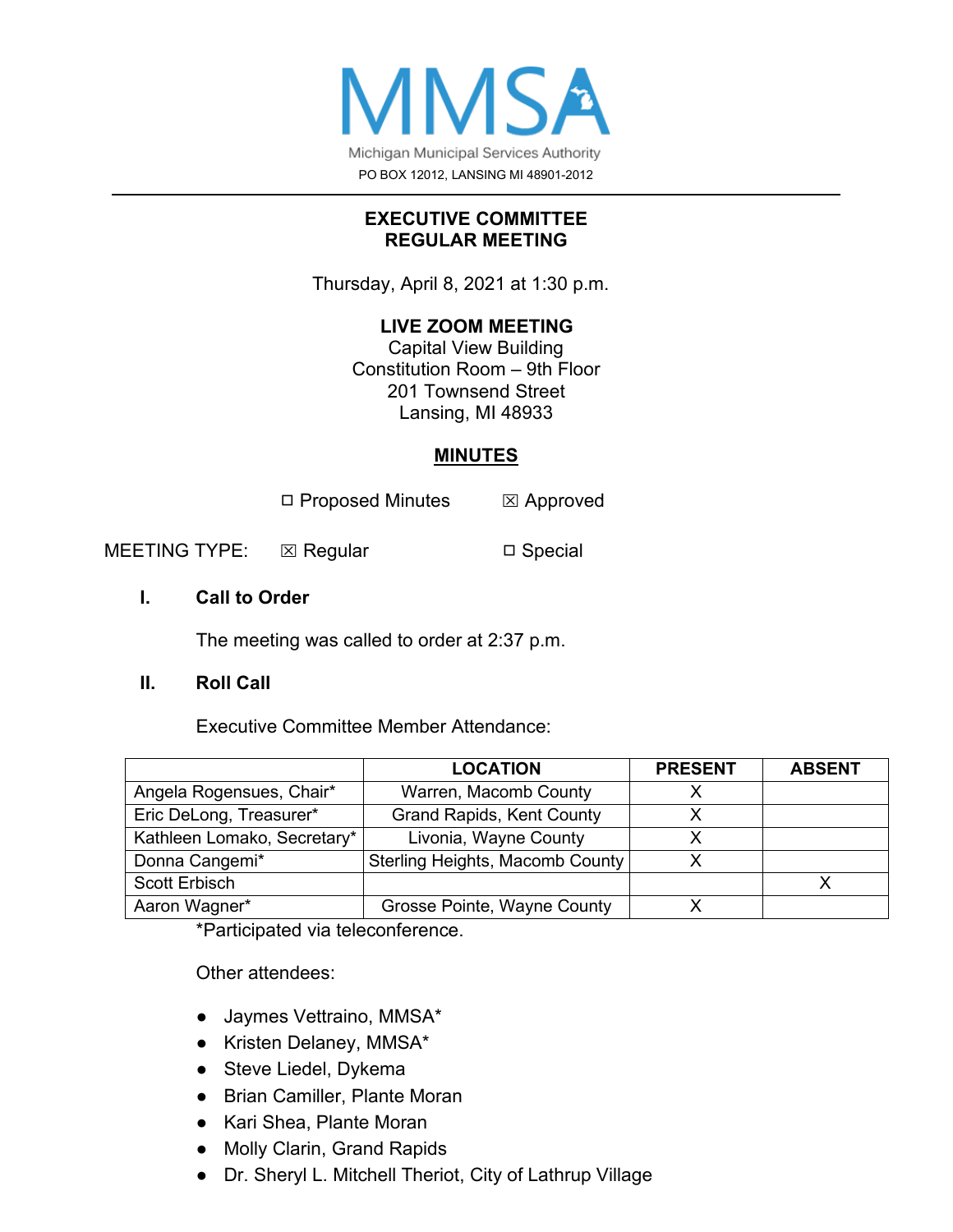## **III. Approval of Agenda**

Moved by: DeLong Supported by: Lomako

Yes: X No:

#### **IV. Approval of Minutes**

a. Minutes of the March 11, 2021 Executive Committee meeting.

Moved by: Cangemi Supported by: DeLong

Yes:  $X$  No:

## **V. Administrative Report**

The administrative report was delivered by CEO Vettraino.

Liedel gave the Committee an update on the emergency orders that need to be extended for them to keep meeting online. He noted that the Ingham County Board of Commissioners has extended a public health emergency through April 30, 2021. Because the MMSA's principal office is in Ingham County, the MMSA may continue to meet remotely through April 30, 2021.

Vettraino delivered an update on the status of the FMS project. He has met with all the parties since his administrative report was written. He stated that Kent County is moving towards implementing a new product within CGI. Whether they will continue to work with MMSA is still up for discussion and depends on pricing.

Clarin and DeLong gave an update on their progress with CGI. Clarin noted that they have issued an RFI to see what is available in the market. So far, they have received a total of 10 responses with CGI being one of those respondents.

Vettraino also delivered an update on work performed for the LCSA. He noted that he is in the process of reviewing bank fees charged by Comerica. He is also working on developing a closer partnership with MI CLASS. Vettraino stated that METRO Act invoices were sent out mid-March and right now about 40% have been returned. They are due at the end of April.

Vettraino delivered an update on Mark Wollenweber's work in Flint. He noted that Treasury seems to be happy with the partnership and he hopes it will lead to more work in the future.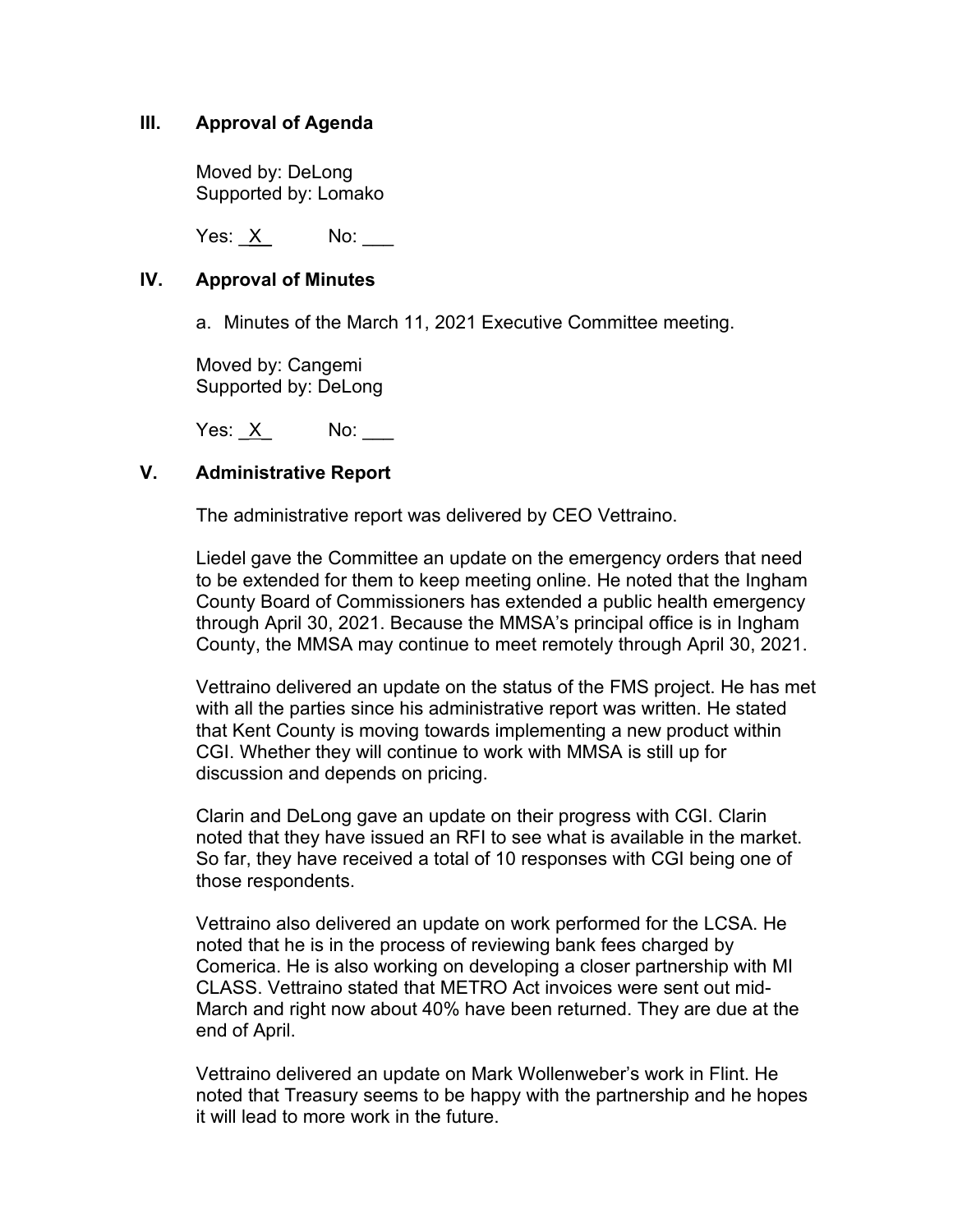Vettraino asked the board to bring ideas for the MMSA to the next meeting. Rogensue suggested thinking about what municipality's biggest expenses are and how the MMSA could collaborate to reduce some of these costs. Lomako suggested asking municipalities about what their biggest impediments to interlocal has been sharing in the past. Cangemi noted the importance that these suggestions also provide sources of income for the MMSA. Theriot suggested the MMSA investigate providing technical software resources.

Vettraino discussed the CEO position noting that his appointment was intended to be temporary. Based on his experience so far, he does not think that the MMSA can be properly served by a 15 hour per week CEO. The board engaged in a discussion about the characteristics and skill set that the new CEO will need to possess.

DeLong noted that the transition with Vettraino has been very good and he has done an exceptional job. DeLong stated that he would like for Vettraino to continue working 15 hours per week. Vettraino noted that he will keep this topic on the agenda moving forward.

#### **VI. Old Business**

None.

#### **VII. New Business**

None.

#### **VIII. Public Comment**

None.

#### **IX. Other Business**

Motion to receive and file the February and March 2021 financial reports.

Moved by: Cangemi Supported by: Lomako

Yes: <u>X</u> No:

## **X. Adjournment**

Motion to adjourn the meeting at 2:32 PM.

Moved by: Lomako Supported by: Cangemi